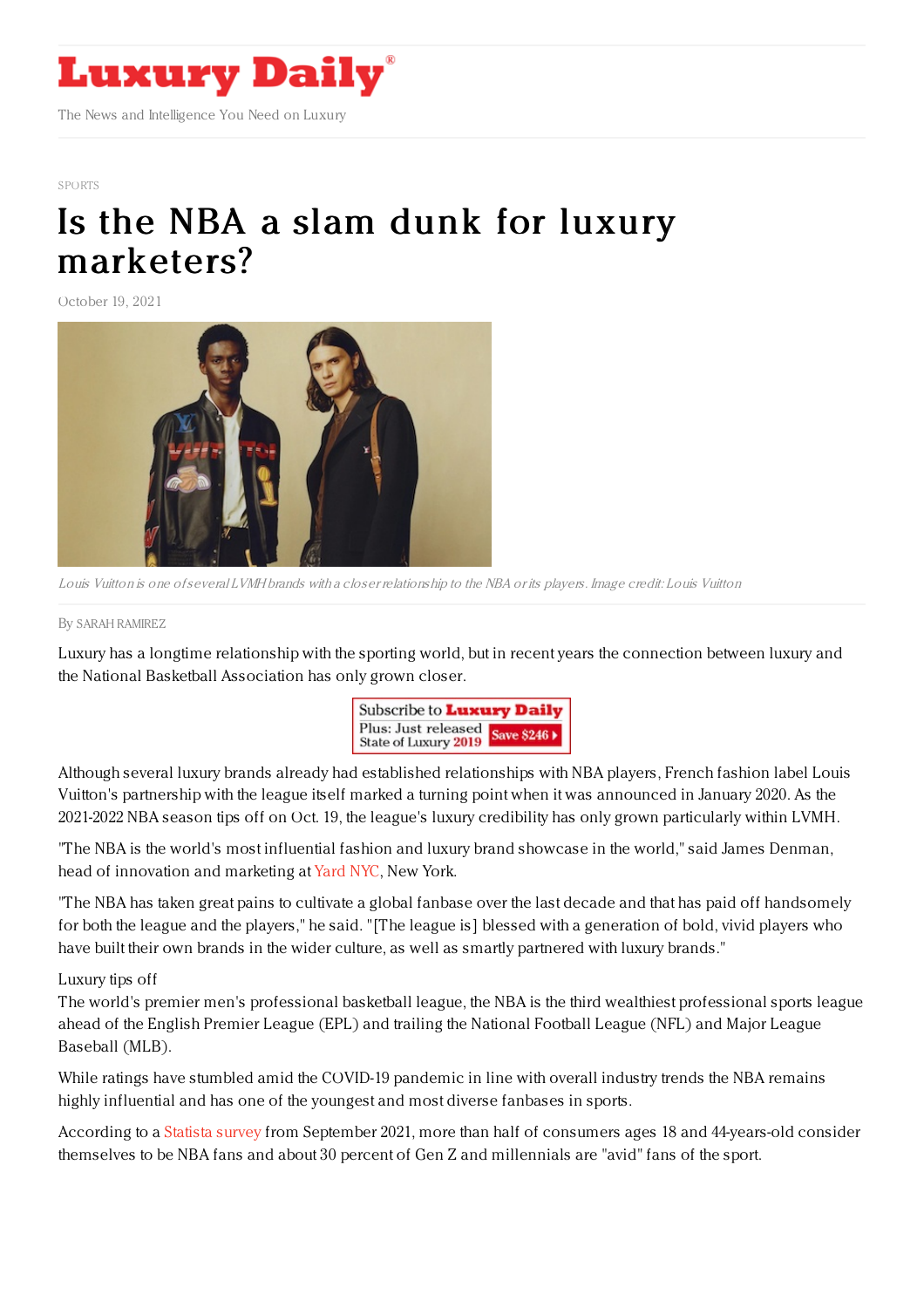

WNBA champion for Mot & Chandon, the league's official Champagne. Image credit: Mot & Chandon

"The NBA is easily consumable," said Wes Goldberg, a Miami-based NBA [writer](https://wesgoldberg.substack.com/).

"Young people consume the sport through highlights on their phones the NBA, unlike the NFL, does not strictly prohibit the use of highlights by third parties the very same place where they are getting ads for brands on their timelines," he said.

Outside of the U.S. where basketball trails football in terms of popularity the NBA's biggest market is China, where its business operations are worth more than \$5 billion. It is no coincidence that luxury brands which increasingly rely on Chinese affluent consumers are drawn to China's most popular sports league.

According to the *South China [Morning](https://www.scmp.com/tech/article/3152742/nba-picks-kuaishou-short-video-content-partner-latest-attempt-sport-move-china) Post*, the league recently agreed to a deal with short video platform operator Kuaishou Technology as a content partner in China. This follows an extension of a livestreaming deal between the NBA and Tencent Holdings, further entrenching the sport with Chinese consumers.

The NBA also is set apart by its star power.

"Players don't wear helmets and there are only five on the court for a given team at a time, so they are more visible to people," Mr. Goldberg said. "Therefore, it's much easier [for players] to establish a brand, associate with products and companies and so on.

"Young people are increasingly considering themselves LeBron [James] fans' or Steph [Curry] fans' instead of Lakers fans' or Warriors fans,'" he said. "That loyalty only boosts these athletes' earning power, and the engagement of the brands associated with them."

LeBron James the NBA's most recognizable star and one of the most popular athletes in the world signed his first major endorsement deal as an 18-year-old in 2003: a \$93 million contract with Nike. His first luxury sponsorship came in spring 2011, when he signed with Swiss watchmaker Audemars Piguet.

LeBron James has been an Audemars Piguet ambassador since 2011

The four-time NBA champion was also part of another memorable moment for the NBA and luxury.

"The Cleveland Cavaliers 2018 NBA Finals partnership with Thom Browne was the definition of a game-changer," Mr. Denman said. "Having the entire team turn up in the full Thom Browne experience set a new bar for style and luxury within the NBA and changed the narrative around luxury and sport."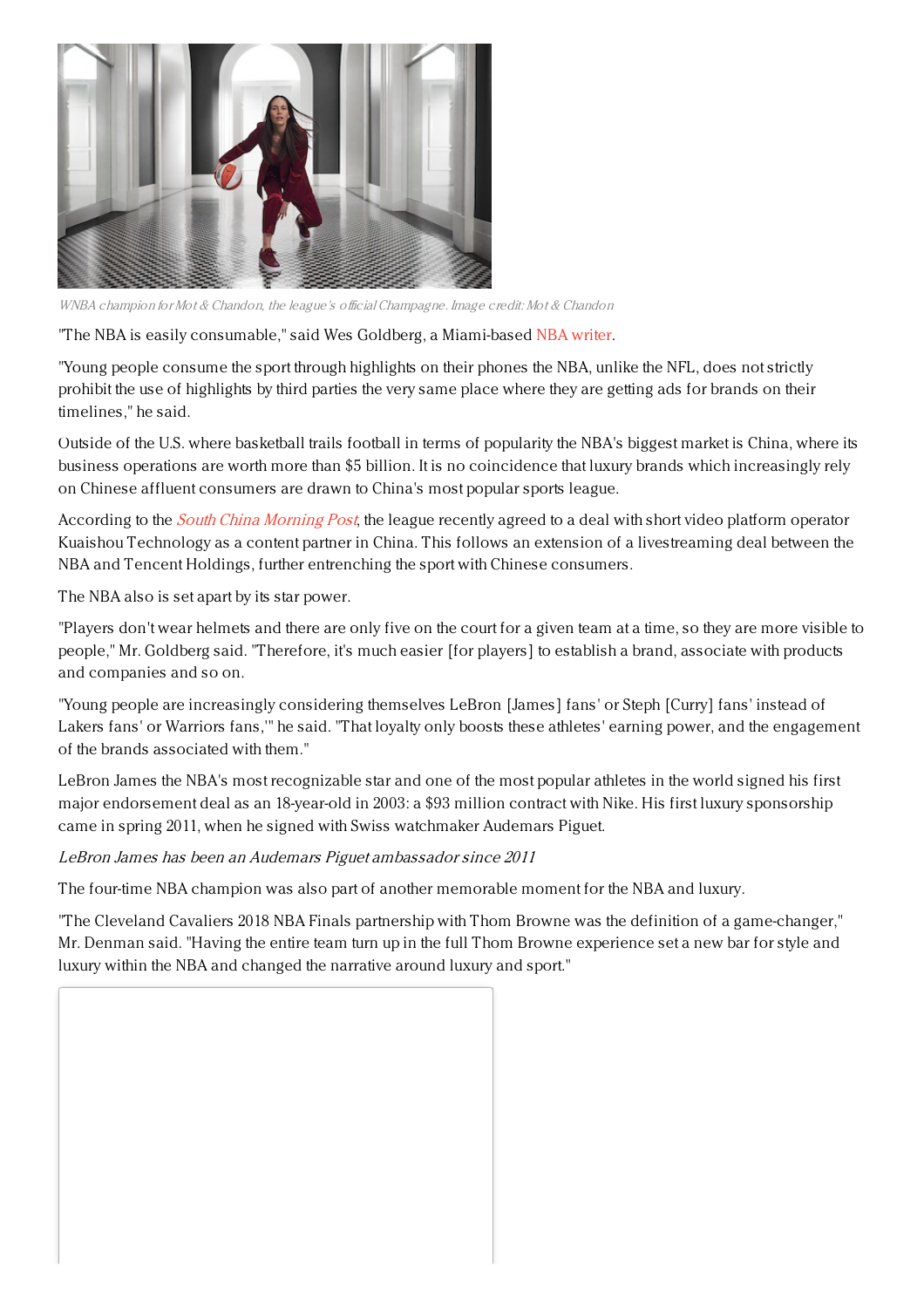

# U.S. fashion label Thom Browne dressed the Cleveland Cavaliers during one NBA season

In 2019, Mr. James who has more than 100 million followers on Instagram alone also began working with LVMHowned German luggage label Rimowa. He most recently appeared in the brand's newest "Never Still" campaign alongside Patti Smith, Rihanna and Roger Federer (see [story](https://www.luxurydaily.com/rimowa-never-still-campaign-2021/)).

"It's no surprise to see LeBron in a campaign for Rimowa," Mr. Denman said. "He uses the product, embodies its spirit and there is no downside for either party."

In January 2020, LVMH's flagship fashion house announced a global, multiyear partnership with the NBA Louis Vuitton's first deal with a North American sports league. In addition to becoming the NBA's first official trophy travel case provider, Louis Vuitton's [menswear](https://www.luxurydaily.com/louis-vuitton-looks-to-score-more-sports-fans-in-nba-alliance/) artistic director Virgil Abloh will design an annual capsule collection (see story).

Louis Vuitton tapped Oklahoma City Thunder guard Shai Gilgeous-Alexander as the face of the first LV x NBA collection, released for spring/summer 2021 (see [story](https://www.luxurydaily.com/louis-vuitton-nba-capsule-collection/)).

Streetwear designer Don Crawley collaborated with Mr. Abloh for the pre-fall 2021 capsule collection. Limitededition Louis Vuitton basketballs were produced by Wilson Sporting Goods, the NBA's official game ball supplier, and will be inaugurated this season.

# The second LV <sup>x</sup> NBA capsule was inspired by the 1990s

LVMH's Cognac brand Hennessy established its own partnership with the NBA in February 2020, becoming the official spirit of the NBA as well as the Women's National Basketball Association, the G League development league and USA Basketball (see [story](https://www.luxurydaily.com/lvmhs-hennessy-cognac-signs-deal-to-become-official-spirits-partner-of-nba/)). The agreement was expanded globally in early 2021, making Hennessy the league's first global spirits partner (see [story](https://www.luxurydaily.com/hennessy-nba-global-partnership/)).

Fellow LVMH house Mot & Chandon also became the official Champagne of the NBA. The brand launched its "Greatness Under Pressure" campaign during the 2021 NBA playoffs, featuring four-time WNBA champion Sue Bird and NBA All-Star and Olympic champion Carmelo Anthony (see [story](https://www.luxurydaily.com/moet-chandon-nba/)).

Following its acquisition of U.S. jeweler Tiffany & Co., the French luxury conglomerate accomplished a celebratory trifecta as Tiffany has crafted the NBA's championship trophy for more than four decades. 2021 marked the second year in a row that the Larry O'Brien Trophy was presented to the NBA Finals champions in a bespoke Louis Vuitton travel case (see [story](https://www.luxurydaily.com/nba-finals-lmvh-louis-vuitton/)).

Like Rimowa, LVMH's Tag Heuer has formed a partnership with an individual NBA player. The Swiss watchmaker added Miami Heat forward Jimmy Butler to its roster of athletic ambassadors in May 2021 (see [story](https://www.luxurydaily.com/tag-heuer-taps-nba-star-as-new-ambassador/)).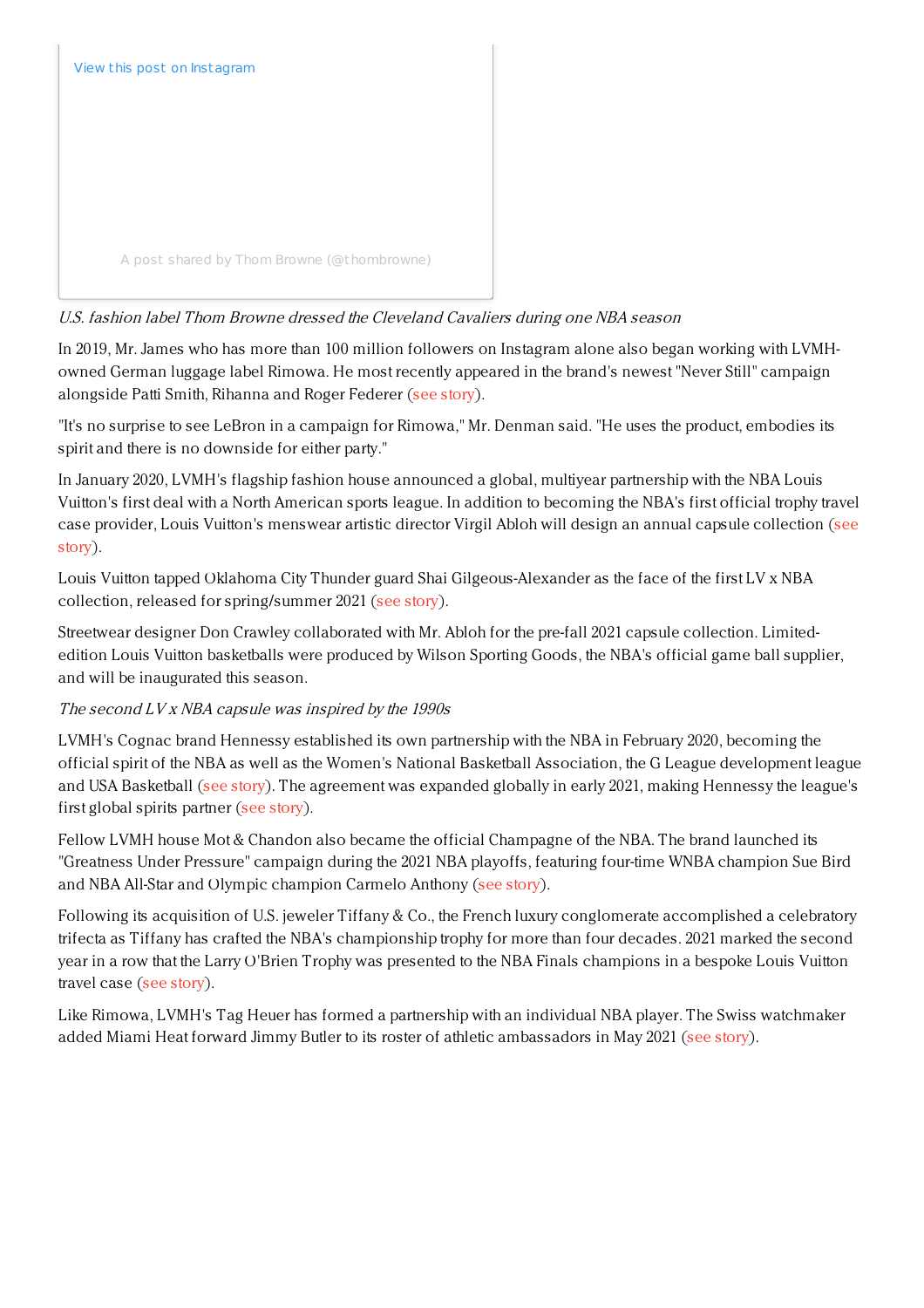

Miami Heat playerJimmy Butler. Image credit: Tag Heuer

Meanwhile, Swiss watchmaker Tissot became the NBA's first official timekeeper during the 2015-2016 season. Details of the multiyear partnership were not disclosed at the time.

"The league's move toward a luxury rebrand, while unprecedented, also makes a lot of sense culturally considering that luxury is trying to become a lot more accessible, driven away from elitism and tied into pop culture," said Eric Dahan, cofounder/CEO of influencer agency Open [Influence](https://openinfluence.com/), Los Angeles.

"Streetwear, sneaker culture and athleisure have become very relevant in the luxury sector in recent years, and rising sales reflect that."

## Stylish stars

Beyond LVMH Mot Hennessy Louis Vuitton, more luxury brands are recognizing the influence of NBA stars.

"Brands want a player who has personality, an eye-catching sense of style and a unique persona," Mr. Dahan said. "When looking to partner with an athlete, follow their social media and consider why fans engage with them."

German automaker Mercedes-Benz enlisted three-time NBA champion Klay Thompson of the Golden State Warriors for a humorous campaign centered on its S-Class sedan. The series of short films play up Mr. Thompson's personality and on-the-court talents (see [story](https://www.luxurydaily.com/nba-star-illustrates-many-s-class-abilities-in-new-campaign/)).

## Klay Thompson for Mercedes-Benz

When it comes to luxury brand ambassadors, athletes including NBA stars are most associated with watchmakers and automakers.

With the growing popularity of streetwear, however, and more players experimenting with their personal style, fashion brands have taken notice. Players' tunnel entrances have been compared to runway shows, with stars such as Dwyane Wade, Russell Westbrook and James Harden taking to the concrete catwalks to showoff their suits, sneakers, luggage and accessories.

With the growing popularity of streetwear, however, and more players experimenting with their personal style, the sport has become more fashionable.

"NBA players are essentially considered fashion influencers, known for their off-court style as much as their game," Mr. Dahan said.

Players' tunnel entrances have been compared to runway shows, with former and current stars such as Dwyane Wade, Russell Westbrook and James Harden popularizing the concrete catwalks.

"For NBA insiders, we live in the player empowerment era,'" said Yard NYC's Mr. Denman. "That agency in the way they present themselves has created its own unique opportunities.

"The arena tunnel, for example, has gone from an ancillary part of the game-day experience to an obsessed-over media moment, where players are clothed head-to-toe in luxury brands and sneakers," he said.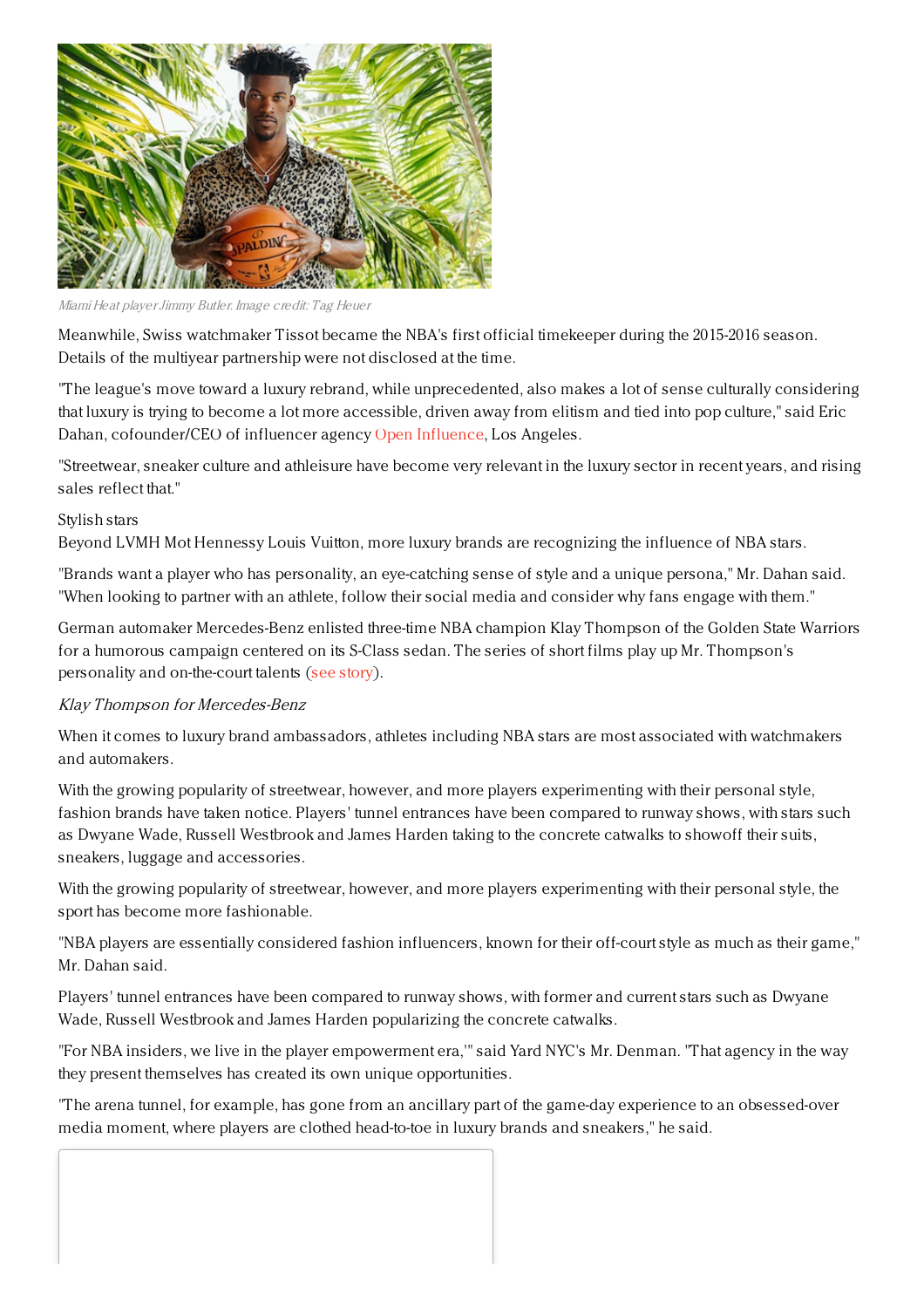

# Paul George in Burberry

Fashion labels have taken notice.

"The NBA is fashionable," Mr. Goldberg said. "Like modern hip-hop whose stars associate with NBA players and vice-versa it's also luxurious."

In early 2021, German fashion label Hugo Boss collaborated with the NBA on a capsule collection, available at more accessible price points than Louis Vuitton's offerings. Nine of the NBA's 30 teams were represented in the capsule collection, including prominent franchises such as the Chicago Bulls, Los Angeles Lakers, New York Knicks and Miami Heat.

To promote the collection, the fashion label assembled a new #BossTeam. The lineup includes three-time NBA champion and Golden State Warriors star Draymond Green and NBA G League player Isaiah "Zay" Todd (see [story](https://www.luxurydaily.com/hugo-boss-nba-capsule/)).

Of course, sneakers cannot be overlooked as the stylish intersection for basketball and luxury.

Italian fashion label Gucci featured NBA player Kyle Kuzma in the "Stitches in Time" campaign alongside artist Dominic "The Shoe Surgeon" Ciambrone, who created three limited-edition collection pairs of Gucci Basket sneakers. The Washington Wizards player has more than 4.9 million Instagram followers and is well known for his colorful and versatile style (see [story](https://www.luxurydaily.com/gucci-examines-streetwear-in-basketball-inspired-series/)).



P.J. Tucker in the beige Miamisneakers. Image credit: Dolce & Gabbana

Similarly, Italian fashion house Dolce & Gabbana partnered with P.J. Tucker on new iterations of its Miami sneaker. The collaboration which was limited to 100 pairs of the sneakers, signed by Mr. Tucker, paired with exclusive NFT digital authenticity certificates launched in June 2021, before the forward was coincidentally traded to the Miami Heat (see [story](https://www.luxurydaily.com/dolce-gabbana-pj-tucker/)).